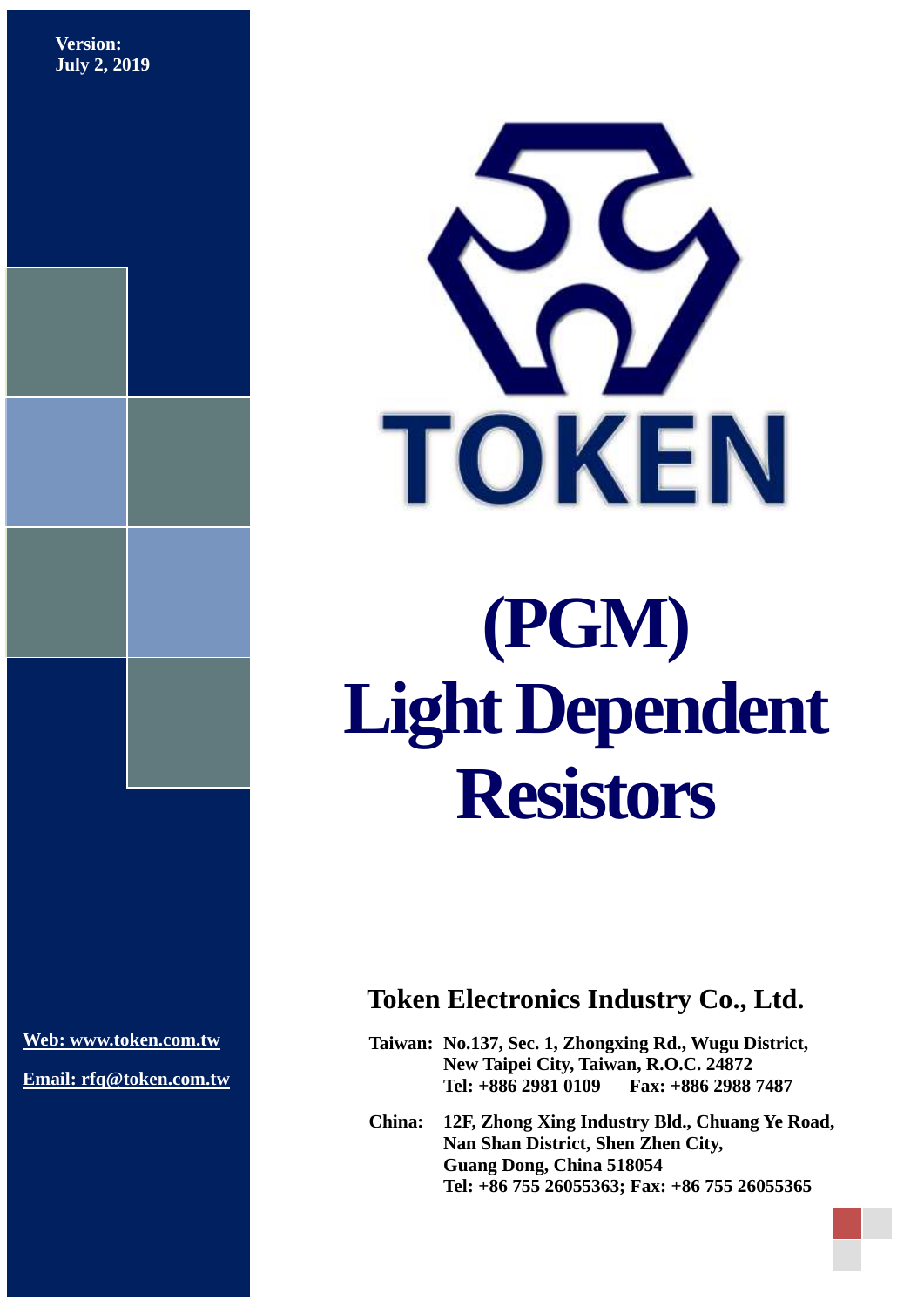

## **Product Introduction**

# **Light-Dependent Photoresistors for Sensor Applications.**

#### **Features :**

- $\bullet$  Ouick Response
- Reliable Performance
- Epoxy or hermetical package
- Good Characteristic of Spectrum

#### **Applications :**

- Photoswitch
- Photoelectric Control
- Auto Flash for Camera
- Electronic Toys, Industrial Control

The cadmium sulfide (CdS) or light dependent resistor (LDR) whose resistance is inversely dependent on the amount of light falling on it is known by many names including the photo resistor, photoresistor, photoconductor, photoconductive cell, or simply the photocell.

A typical structure for a photoresistor uses an active semiconductor layer that is deposited on an insulating substrate. The semiconductor is normally lightly doped to enable it to have the required level of conductivity. Contacts are then placed either side of the exposed area.



The photo-resistor, CdS, or LDR finds many uses as a low cost photo sensitive element and was used for many years in photographic light meters as well as in other applications such as smoke, flame and burglar detectors, card readers and lighting controls for street lamps.

Providing design engineers with an economical CdS or LDR with high quality performance, Token Electronics now offers commercial grade PGM photoresistor. Designated the PGM Series, the photoresistors are available in 5mm, 12mm and 20mm sizes, the conformal epoxy or hermetical package offer high quality performance for applications that require quick response and good characteristic of spectrum.

Token has been designing and manufacturing high performance light dependent resistors for decades. Our product offerings are extensive and our experience with custom photoresistor is equally extensive. Contact us with your specific needs. For more information, please link to Token official website ["General Purpose Resistors"](http://www.token.com.tw/resistor/index.html).

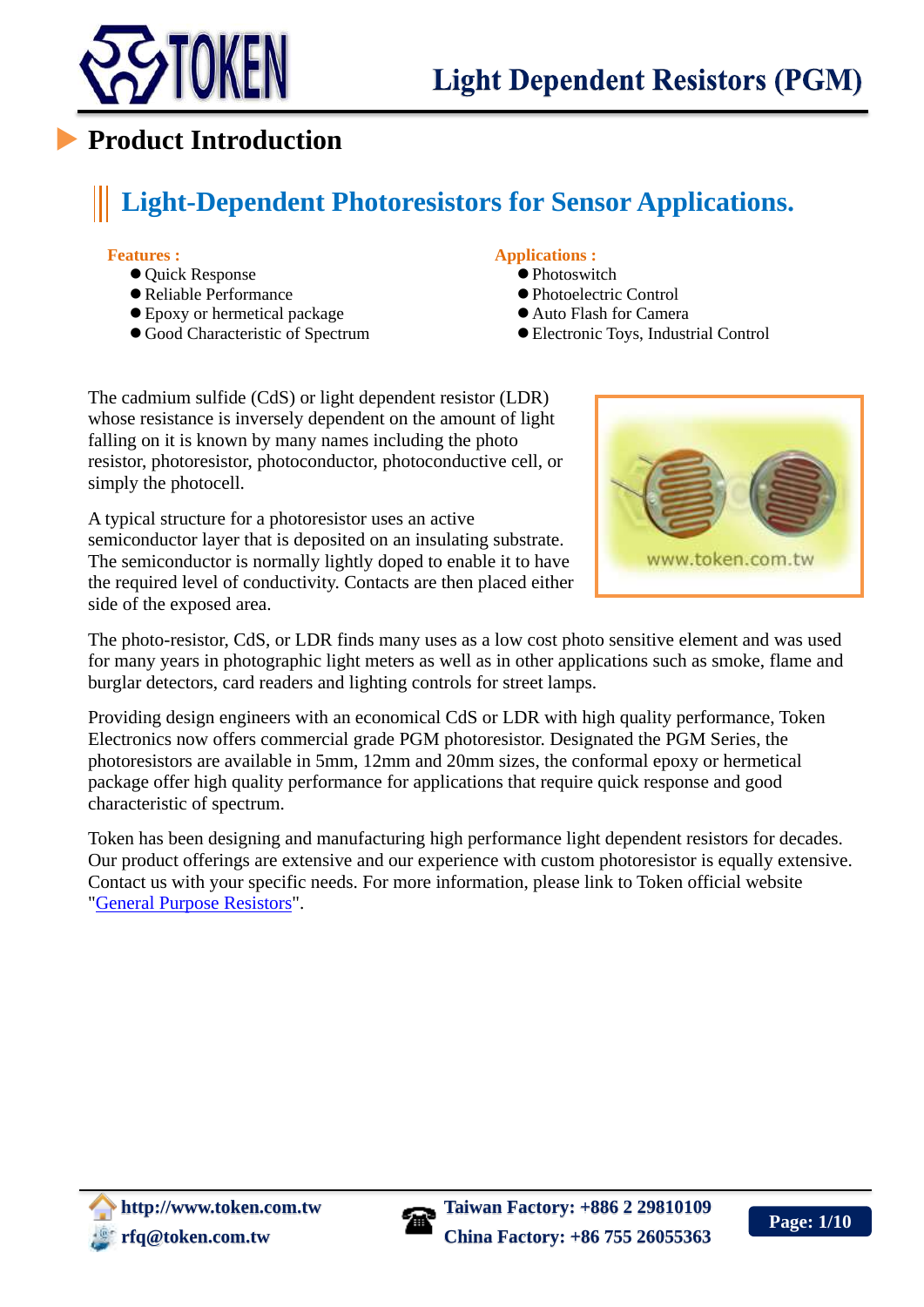

## **Terminology**

## **Terminology (PGM)**

#### **Light Resistance** :

Measured at 10 lux with standard light A (2854K-color temperature) and 2hr. preillumination at 400-600 lux prior testing.

**Dark Resistance** :

Measured at 10th seconds after closing 10 lux.

**Gamma characteristic** :

Under 10 lux and 100 lux and given by  $\gamma = \log(R10/R100) / \log(100/10) = \log(R10/R100)$ R10, R100: resistance at 10 lux and 100 lux. The tolerance of  $\gamma$  is  $\pm 0.1$ .

**Pmax** :

Max. power dissipation at ambient temperature of 25℃.At higher ambient temperature,the maximum power permissible may be lowered.

**Vmax** :

Max. voltage in darkness that may be applied to the device continuously.

#### **Spectral peak** :

Spectral sensitivity of photoresistors depends on the wavelength of light they are exposed to and in accordance with figure 'Spectral Response'. The tolerance of spectral peak is ±50nm.



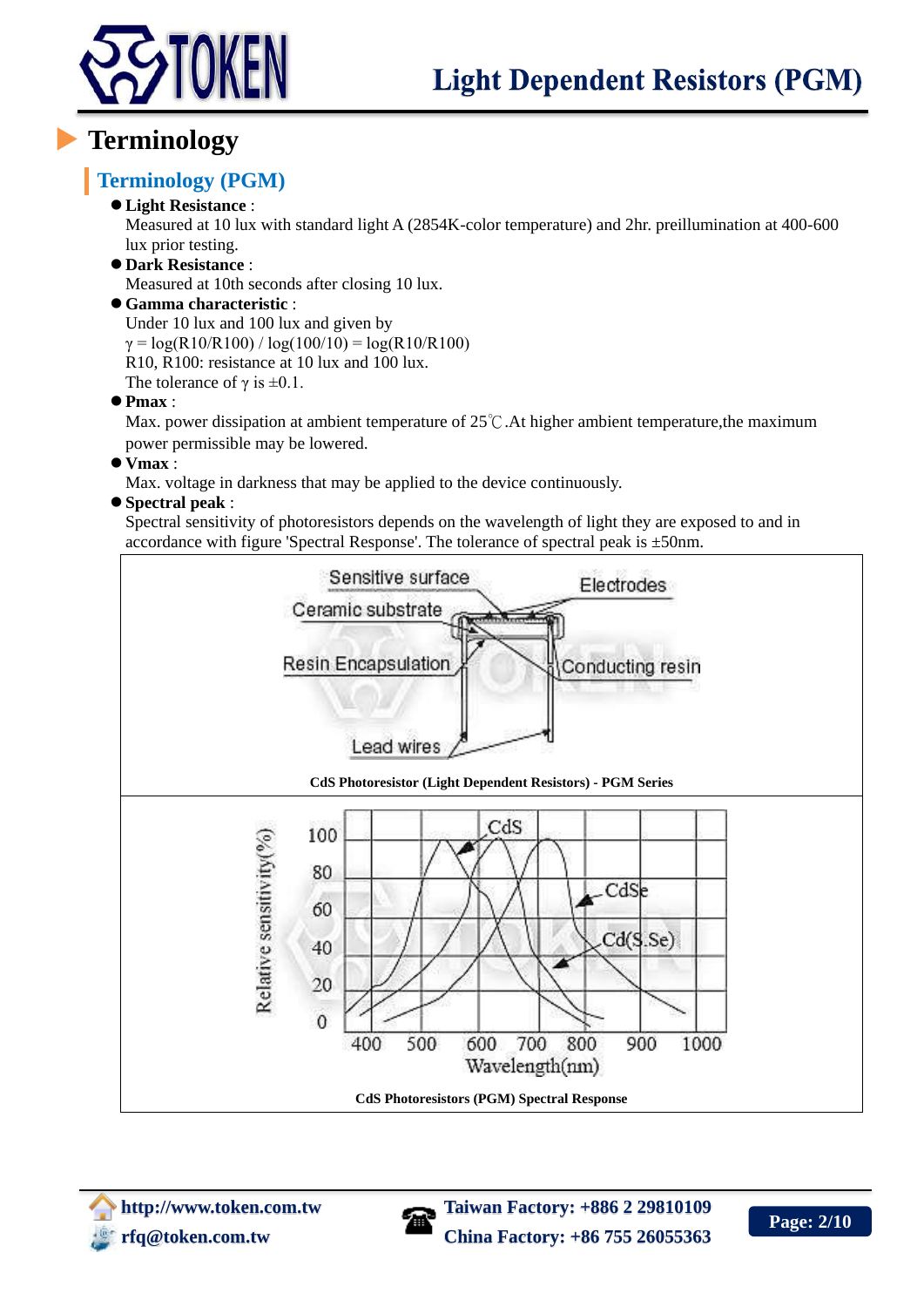

## **Physical and Environmental Characteristics**

## **Physical and Environmental Characteristics (PGM)**

| <b>ITEM</b>                          | <b>CONDITIONS</b>                                                                                                                                                                                           | <b>PERFORMANCE</b>                             |  |  |  |
|--------------------------------------|-------------------------------------------------------------------------------------------------------------------------------------------------------------------------------------------------------------|------------------------------------------------|--|--|--|
| Solderability                        | Put the terminals into welding tank at temp. $230 \pm 5^{\circ}$ for<br>$2\pm 0.5$ (terminal roots are 5mm away from the tin surface).                                                                      | wetting>95%                                    |  |  |  |
| <b>Temperature Changing</b>          | Change of temperature in accordance with: TA: $-40^{\circ}$ C TB:<br>$+60^{\circ}$ C Number of cycles: 5 Exposure duration: 30min                                                                           | Drift of $R10 = \pm 20\%$<br>No visible damage |  |  |  |
| <b>Constant humidity and</b><br>heat | 1. Put the device in test box at Temperature: $60 \pm 5^{\circ}$ C<br>Humidity: 90-95% Illumination: 0lux Duration: 100h<br>2. Take the device and measure after 24h at normal<br>temperature and humidity. | Drift of $R10 = \pm 30\%$<br>No visible damage |  |  |  |
| <b>Constant load Temperature</b>     | At $25 \pm 5^{\circ}$ C<br>Illumination: 150lux at rated power<br>Duration: 600h                                                                                                                            |                                                |  |  |  |
| Wire Terminals Strength              | No visible damage                                                                                                                                                                                           |                                                |  |  |  |
| <b>Vibration</b>                     | Frequency: 50Hz<br>Swing: 1.5mm with<br>Directions: parallel to ceramic substrate normal to ceramic<br>substrate. Duration:2h                                                                               | No visible damage                              |  |  |  |

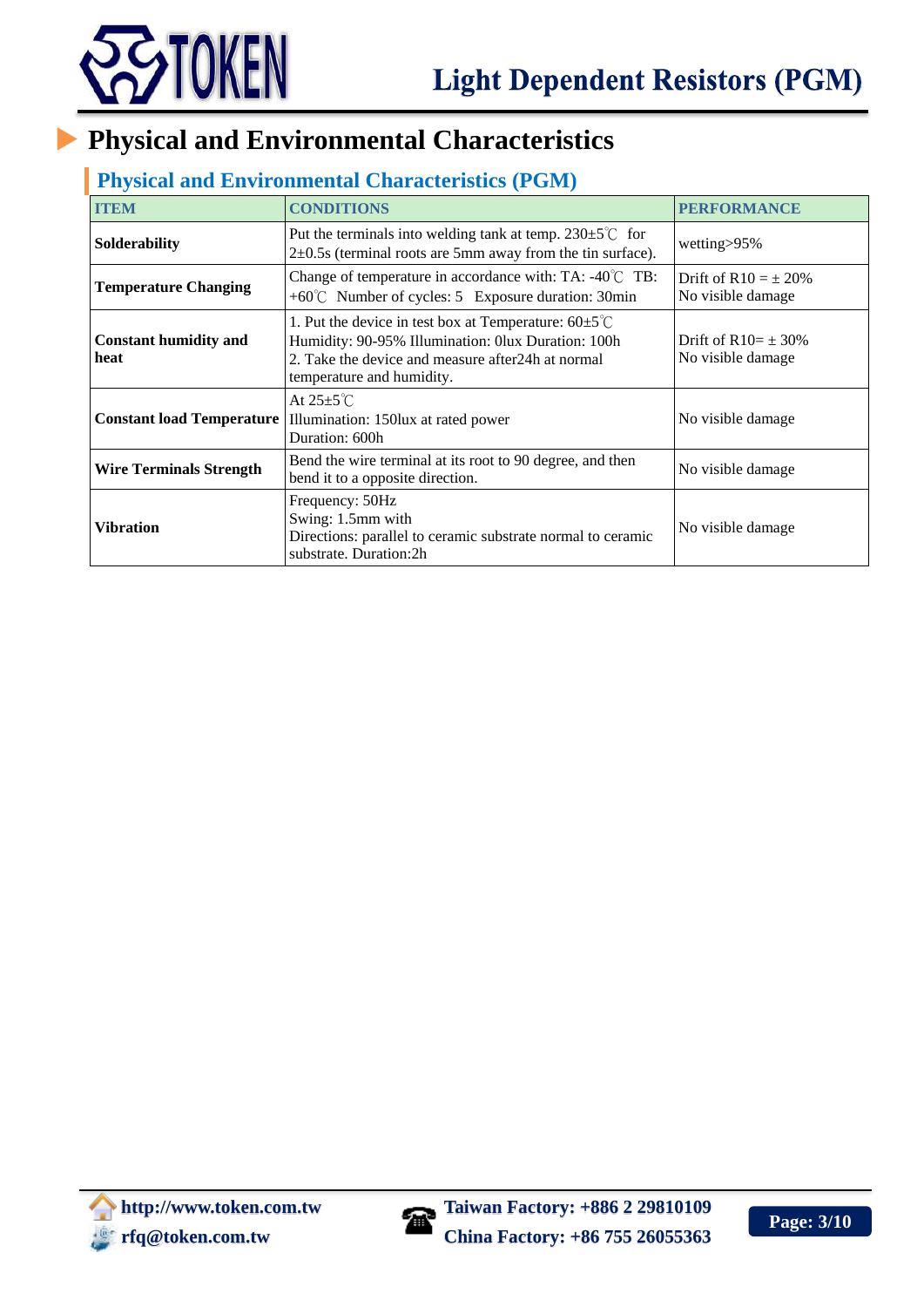

## **Configurations & Dimensions**

#### **5mm CdS Photo Resistors (PGM) Configurations & Dimensions**



**Note: All dimensions are in mm and NTS.**



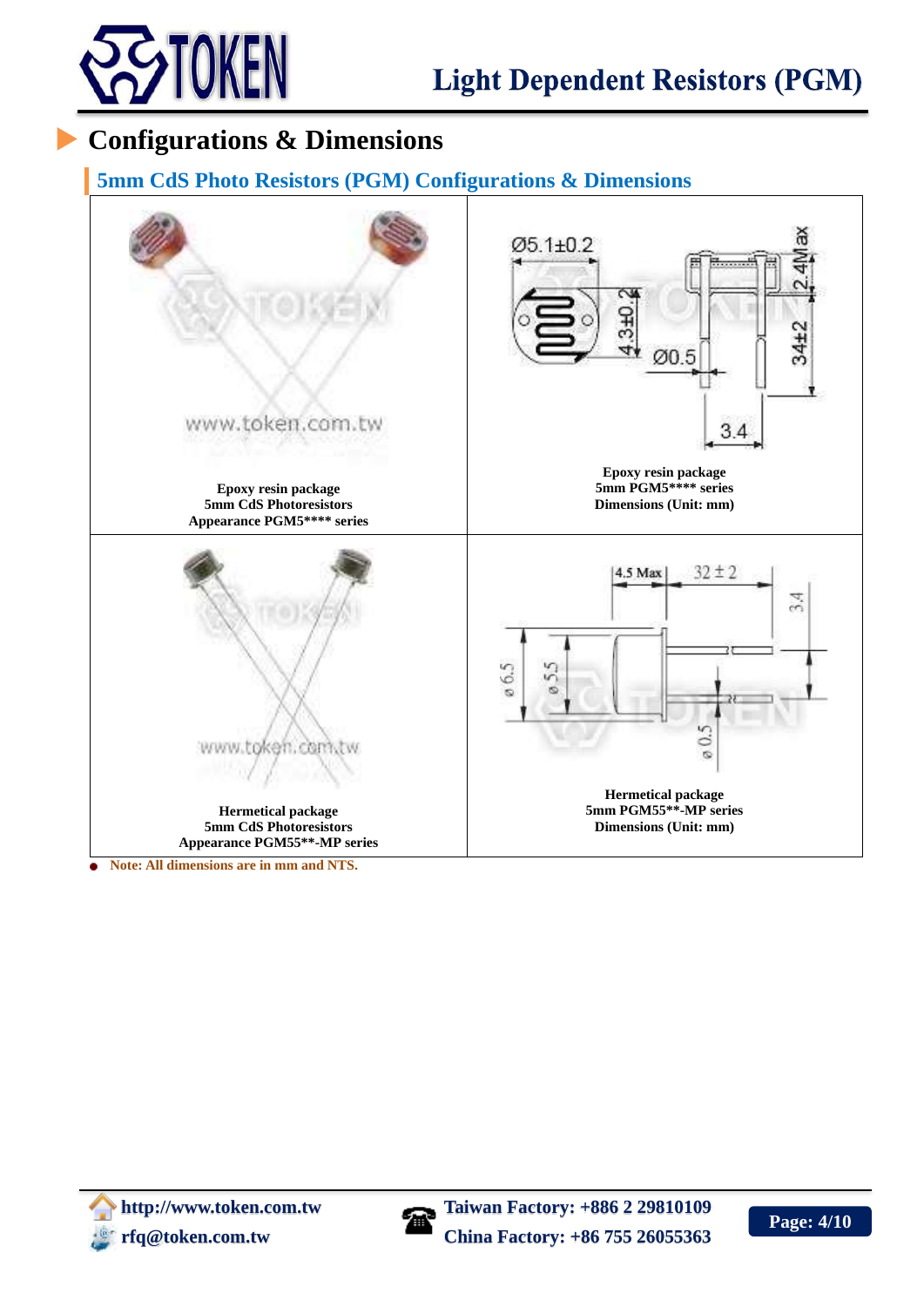

## **PGM5\*\*\*\* Electronics Characteristics**

#### **Epoxy resin package 5mm CdS (PGM5\*\*\*\*) Electronics Characteristics**

| <b>Model</b>    | <b>V</b> max | <b>Pmax</b> | <b>Ambient</b><br><b>Temp</b> | <b>Spectral</b>     | <b>Photo</b><br><b>Resistance</b> | <b>Dark</b>                          | $\gamma$<br>min | <b>Response Time</b><br>(ms) |              |
|-----------------|--------------|-------------|-------------------------------|---------------------|-----------------------------------|--------------------------------------|-----------------|------------------------------|--------------|
|                 | (VDC)        | (mW)        | (C)                           | <b>Peak</b><br>(nm) | (10Lx)<br>$(K\Omega)$             | <b>Resistance</b><br>$(M\Omega)$ min |                 | <b>Rise</b>                  | <b>Decay</b> |
| <b>PGM5506</b>  | 100          | 90          | $-30 \sim +70$                | 540                 | $2 - 6$                           | 0.15                                 | 0.6             | 30                           | 40           |
| <b>PGM5516</b>  | 100          | 90          | $-30 \sim +70$                | 540                 | $5 \sim 10$                       | 0.2                                  | 0.6             | 30                           | 40           |
| <b>PGM5526</b>  | 150          | 100         | $-30 \sim +70$                | 540                 | $8 \sim 20$                       | 1.0                                  | 0.6             | 20                           | 30           |
| <b>PGM5537</b>  | 150          | 100         | $-30 \sim +70$                | 540                 | $16 \sim 50$                      | 2.0                                  | 0.7             | 20                           | 30           |
| <b>PGM5539</b>  | 150          | 100         | $-30 \sim +70$                | 540                 | $30 \sim 90$                      | 5.0                                  | 0.8             | 20                           | 30           |
| <b>PGM5549</b>  | 150          | 100         | $-30 \sim +70$                | 540                 | $45 \sim 140$                     | 10.0                                 | 0.8             | 20                           | 30           |
| <b>PGM5616D</b> | 150          | 100         | $-30 \sim +70$                | 560                 | $5 \sim 10$                       | 1.0                                  | 0.6             | 20                           | 30           |
| <b>PGM5626D</b> | 150          | 100         | $-30 \sim +70$                | 560                 | $8 \sim 20$                       | 2.0                                  | 0.6             | 20                           | 30           |
| <b>PGM5637D</b> | 150          | 100         | $-30 \sim +70$                | 560                 | $16 \sim 50$                      | 5.0                                  | 0.7             | 20                           | 30           |
| <b>PGM5639D</b> | 150          | 100         | $-30 \sim +70$                | 560                 | $30 \sim 90$                      | 10.0                                 | 0.8             | 20                           | 30           |
| <b>PGM5649D</b> | 150          | 100         | $-30 \sim +70$                | 560                 | $50 \sim 160$                     | 20.0                                 | 0.8             | 20                           | 30           |
| <b>PGM5659D</b> | 150          | 100         | $-30 \sim +70$                | 560                 | $150 \sim 300$                    | 20.0                                 | 0.8             | 20                           | 30           |

## **PGM55\*\* Electronics Characteristics**

### **Hermetical package 5mm CdS (PGM55\*\*-MP) Electronics Characteristics**

| <b>Model</b>      | <b>V</b> max | <b>Pmax</b><br>(mW) | <b>Ambient</b><br><b>Temp</b><br>(C) | <b>Spectral</b><br><b>Peak</b><br>(nm) | <b>Photo</b><br><b>Resistance</b><br>(10Lx)<br>$(K\Omega)$ | <b>Dark</b><br><b>Resistance</b><br>$(M\Omega)$ min | $\mathbf{v}$<br>min | <b>Response Time</b><br>(ms) |              |
|-------------------|--------------|---------------------|--------------------------------------|----------------------------------------|------------------------------------------------------------|-----------------------------------------------------|---------------------|------------------------------|--------------|
|                   | (VDC)        |                     |                                      |                                        |                                                            |                                                     |                     | <b>Rise</b>                  | <b>Decay</b> |
| <b>PGM5506-MP</b> | 100          | 90                  | $-30 \sim +70$                       | 540                                    | $2 \sim 6$                                                 | 0.15                                                | 0.6                 | 30                           | 40           |
| <b>PGM5516-MP</b> | 100          | 90                  | $-30 \sim +70$                       | 540                                    | $5 \sim 10$                                                | 0.2                                                 | 0.6                 | 30                           | 40           |
| <b>PGM5526-MP</b> | 150          | 100                 | $-30 \sim +70$                       | 540                                    | $8 \sim 20$                                                | 1.0                                                 | 0.6                 | 20                           | 30           |
| <b>PGM5537-MP</b> | 150          | 100                 | $-30 \sim +70$                       | 540                                    | $16 \sim 50$                                               | 2.0                                                 | 0.7                 | 20                           | 30           |
| <b>PGM5539-MP</b> | 150          | 100                 | $-30 \sim +70$                       | 540                                    | $30 \sim 90$                                               | 5.0                                                 | 0.8                 | 20                           | 30           |
| <b>PGM5549-MP</b> | 150          | 100                 | $-30 \sim +70$                       | 540                                    | $45 \sim 140$                                              | 10.0                                                | 0.8                 | 20                           | 30           |

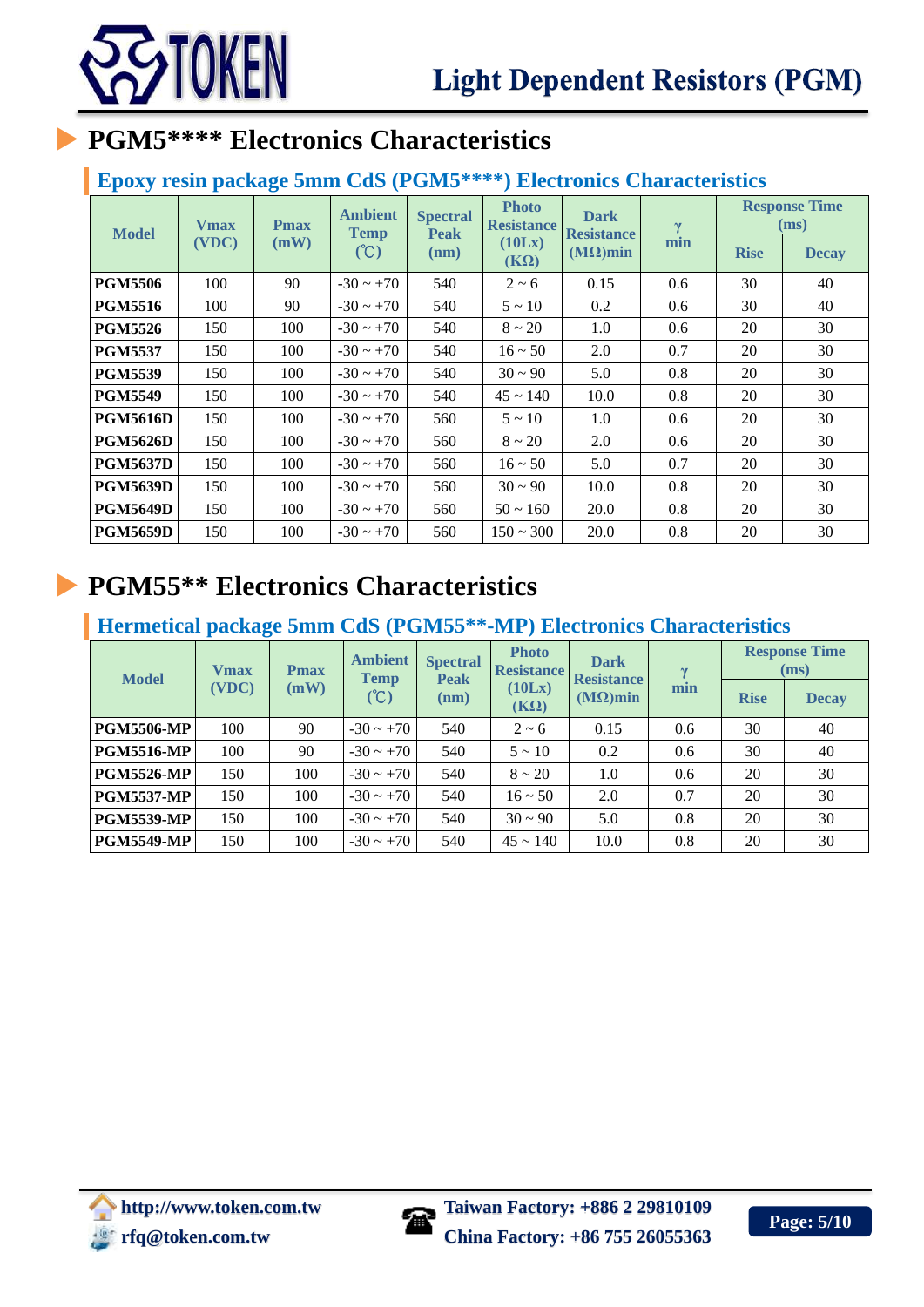

## **Configurations & Dimensions**

#### **12mm Cds Photo Resistors (PGM) Configurations & Dimensions**



Ø12Max ব  $\sim$ 0.8Max ØO 9

**Epoxy resin package 12mm Cds PGM12\*\* series Dimensions (Unit: mm)**

**Epoxy resin package 12mm CdS Photo Resistors Appearance PGM12\*\* series**





**Hermetical package 12mm Cds PGM12\*\*-MP series Dimensions (Unit: mm)**

**Note : All dimensions are in mm and NTS.**

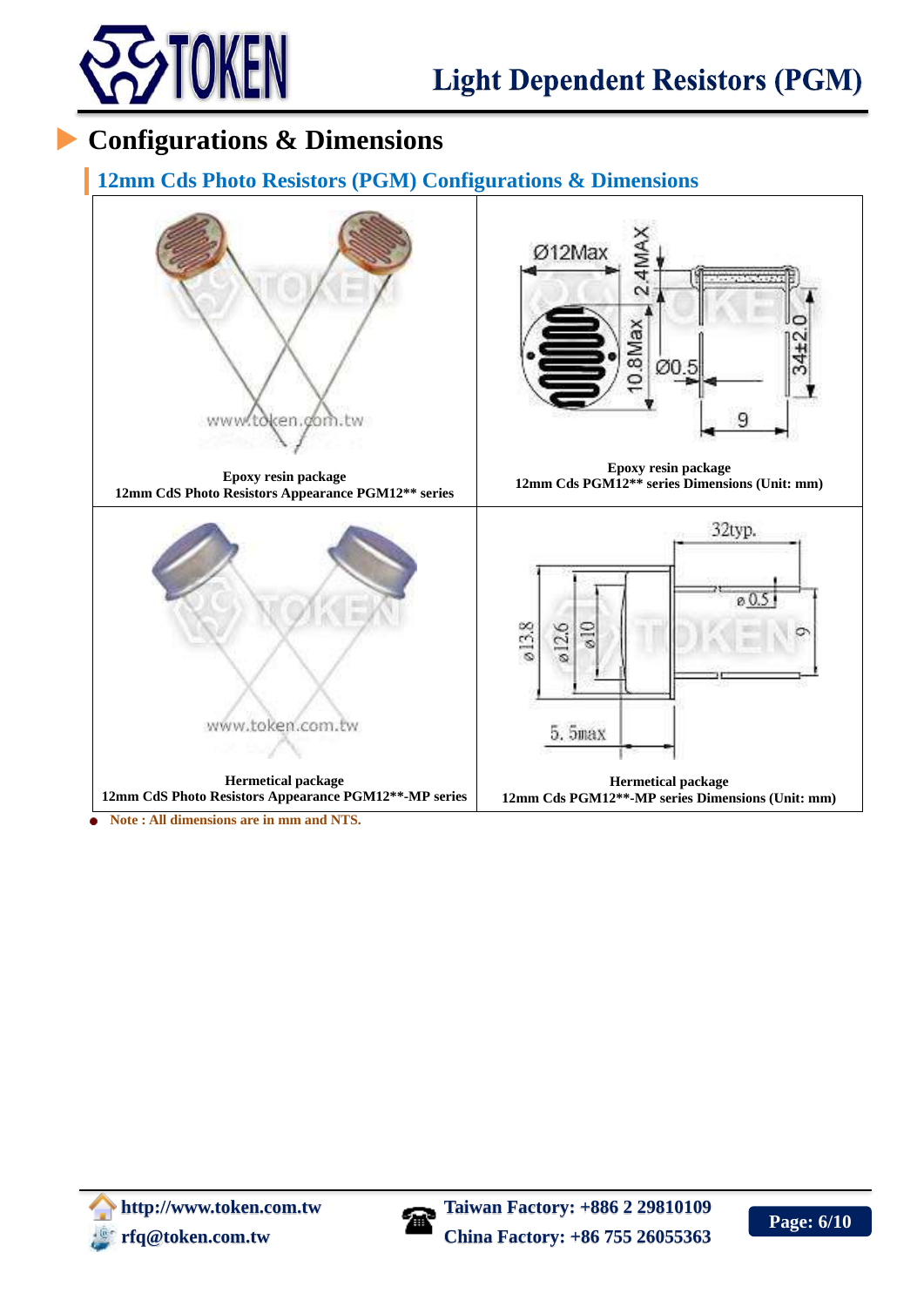



# **PGM12\*\* Electronics Characteristics**

## **Cds - (PGM12\*\*) Electronics Characteristics**

| <b>Vmax</b><br><b>Pmax</b><br><b>Model</b><br>(VDC)<br>(mW) |           | <b>Ambient</b> | <b>Spectral</b>       | <b>Photo</b><br><b>Resistance</b> | <b>Dark</b><br><b>Resistance</b> |             | <b>Response Time (ms)</b> |    |    |
|-------------------------------------------------------------|-----------|----------------|-----------------------|-----------------------------------|----------------------------------|-------------|---------------------------|----|----|
|                                                             | Temp (°C) | Peak (nm)      | (10Lx)<br>$(K\Omega)$ | $(M\Omega)$ min                   | $\gamma$ min                     | <b>Rise</b> | <b>Decay</b>              |    |    |
| <b>PGM1200</b>                                              | 250       | 250            | $-30 \sim +70$        | 560                               | $2 - 5$                          | 1.0         | 0.6                       | 30 | 40 |
| <b>PGM1201</b>                                              | 250       | 250            | $-30 \sim +70$        | 560                               | $4 \sim 10$                      | 2.0         | 0.7                       | 30 | 30 |
| <b>PGM1202</b>                                              | 250       | 250            | $-30 \sim +70$        | 560                               | $8 - 20$                         | 5.0         | 0.7                       | 30 | 30 |
| <b>PGM1203</b>                                              | 250       | 250            | $-30 \sim +70$        | 560                               | $18 - 50$                        | 10          | 0.8                       | 30 | 30 |
| <b>PGM1204</b>                                              | 250       | 250            | $-30 \sim +70$        | 560                               | $45 - 150$                       | 20          | 0.8                       | 30 | 30 |
| <b>PGM1205</b>                                              | 250       | 250            | $-30 \sim +70$        | 560                               | $140 - 300$                      | 20          | 0.8                       | 30 | 30 |

## **PGM12\*\*-MP Electronics Characteristics**

### **Cds - (PGM12\*\*-MP) Electronics Characteristics**

| <b>Model</b>      | <b>V</b> max<br>(VDC) | <b>Pmax</b><br>(mW) | <b>Ambient</b><br><b>Temp</b><br>(C) | <b>Spectral</b><br><b>Peak</b><br>(nm) | <b>Photo</b><br><b>Resistance</b><br>(10Lx)<br>$(K\Omega)$ | <b>Dark</b><br><b>Resistance</b><br>$(M\Omega)$ min | $\gamma$ min | <b>Rise</b> | <b>Response Time (ms)</b><br><b>Decay</b> |
|-------------------|-----------------------|---------------------|--------------------------------------|----------------------------------------|------------------------------------------------------------|-----------------------------------------------------|--------------|-------------|-------------------------------------------|
| <b>PGM1200-MP</b> | 250                   | 250                 | $-30 \sim +70$                       | 560                                    | $2 - 5$                                                    | 1.0                                                 | 0.6          | 30          | 40                                        |
| <b>PGM1201-MP</b> | 250                   | 250                 | $-30 \sim +70$                       | 560                                    | $4 \sim 10$                                                | 2.0                                                 | 0.7          | 30          | 30                                        |
| <b>PGM1202-MP</b> | 250                   | 250                 | $-30 \sim +70$                       | 560                                    | $8 - 20$                                                   | 5.0                                                 | 0.7          | 30          | 30                                        |
| <b>PGM1203-MP</b> | 250                   | 250                 | $-30 \sim +70$                       | 560                                    | $18 - 50$                                                  | 10                                                  | 0.8          | 30          | 30                                        |
| <b>PGM1204-MP</b> | 250                   | 250                 | $-30 \sim +70$                       | 560                                    | $45 - 150$                                                 | 20                                                  | 0.8          | 30          | 30                                        |
| <b>PGM1205-MP</b> | 250                   | 250                 | $-30 \sim +70$                       | 560                                    | $140 - 300$                                                | 20                                                  | 0.8          | 30          | 30                                        |

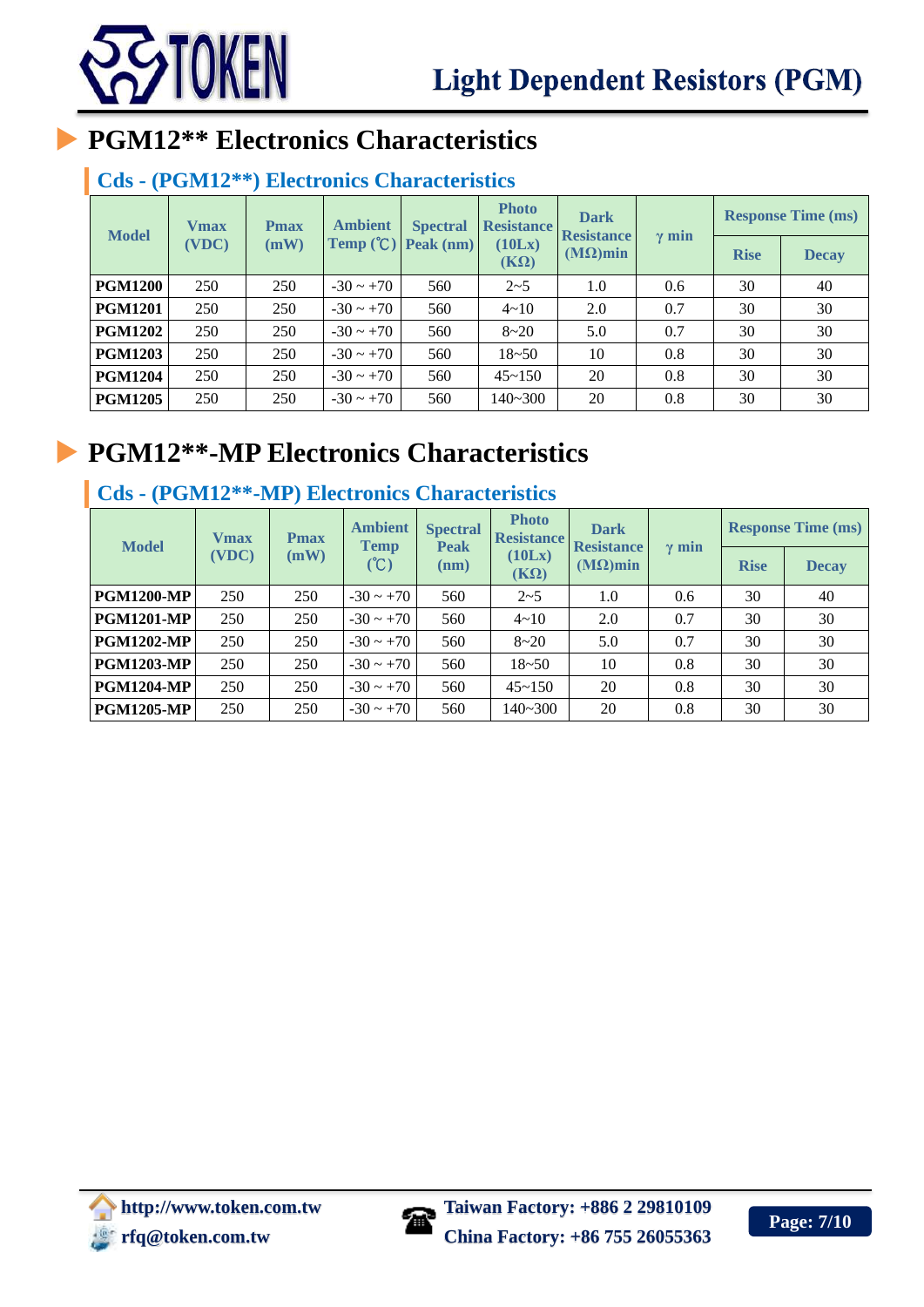

## **Configurations & Dimensions**

#### **20mm CDS Photo Resistors (PGM) Configurations & Dimensions**



**Note: All dimensions are in mm and NTS.**

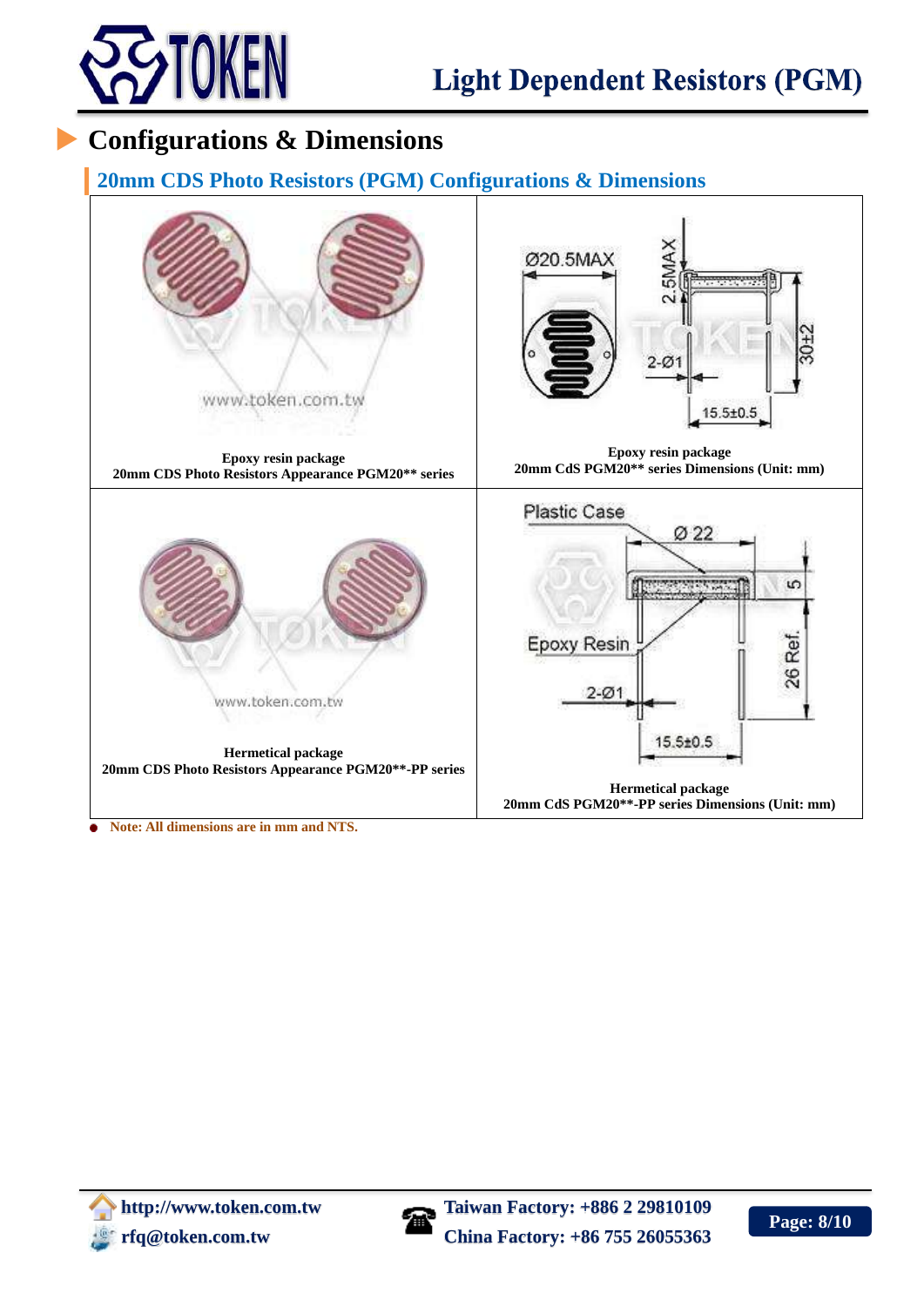

# **PGM20\*\* Electronics Characteristics**

## **CdS - (PGM20\*\*) Electronics Characteristics**

| <b>Vmax</b><br><b>Model</b> | <b>Pmax</b>   | <b>Ambient</b><br>Temp $\left(\text{C}\right)$ | <b>Spectral</b><br>Peak (nm) | <b>Photo</b><br><b>Resistance</b><br>(10Lx)<br>$(K\Omega)$ | <b>Dark</b><br><b>Resistance</b><br>$(M\Omega)$ min | $\gamma$ min | <b>Response Time (ms)</b> |              |    |
|-----------------------------|---------------|------------------------------------------------|------------------------------|------------------------------------------------------------|-----------------------------------------------------|--------------|---------------------------|--------------|----|
|                             | (VDC)<br>(mW) |                                                |                              |                                                            |                                                     |              | <b>Rise</b>               | <b>Decay</b> |    |
| <b>PGM2000</b>              | 500           | 500                                            | $-30 \sim +70$               | 560                                                        | $2 - 5$                                             | 1.0          | 0.6                       | 30           | 40 |
| <b>PGM2001</b>              | 500           | 500                                            | $-30 \sim +70$               | 560                                                        | $4 - 10$                                            | 2.0          | 0.7                       | 30           | 30 |
| <b>PGM2002</b>              | 500           | 500                                            | $-30 \sim +70$               | 560                                                        | $8 - 20$                                            | 5.0          | 0.7                       | 30           | 30 |
| <b>PGM2003</b>              | 500           | 500                                            | $-30 \sim +70$               | 560                                                        | $18 - 50$                                           | 10           | 0.8                       | 30           | 30 |
| <b>PGM2004</b>              | 500           | 500                                            | $-30 \sim +70$               | 560                                                        | $45 - 150$                                          | 20           | 0.8                       | 30           | 30 |
| <b>PGM2005</b>              | 500           | 500                                            | $-30 \sim +70$               | 560                                                        | $140 - 300$                                         | 20           | 0.8                       | 30           | 30 |

# **PGM20\*\*-PP Electronics Characteristics**

## **CdS - (PGM20\*\*-PP) Electronics Characteristics**

| <b>Model</b>      | <b>Vmax</b> | <b>Pmax</b><br>(mW) | <b>Ambient</b><br><b>Temp</b><br>(C) | <b>Spectral</b><br><b>Peak</b><br>(nm) | <b>Photo</b><br><b>Resistance</b><br>(10Lx)<br>$(K\Omega)$ | <b>Dark</b><br><b>Resistance</b><br>$(M\Omega)$ min | $\gamma$ min | <b>Response Time (ms)</b> |              |
|-------------------|-------------|---------------------|--------------------------------------|----------------------------------------|------------------------------------------------------------|-----------------------------------------------------|--------------|---------------------------|--------------|
|                   | (VDC)       |                     |                                      |                                        |                                                            |                                                     |              | <b>Rise</b>               | <b>Decay</b> |
| <b>PGM2000-PP</b> | 500         | 500                 | $-30 \sim +70$                       | 560                                    | $2 - 5$                                                    | 1.0                                                 | 0.6          | 30                        | 40           |
| <b>PGM2001-PP</b> | 500         | 500                 | $-30 \sim +70$                       | 560                                    | $4 \sim 10$                                                | 2.0                                                 | 0.7          | 30                        | 30           |
| <b>PGM2002-PP</b> | 500         | 500                 | $-30 \sim +70$                       | 560                                    | $8 - 20$                                                   | 5.0                                                 | 0.7          | 30                        | 30           |
| <b>PGM2003-PP</b> | 500         | 500                 | $-30 \sim +70$                       | 560                                    | $18 - 50$                                                  | 10                                                  | 0.8          | 30                        | 30           |
| <b>PGM2004-PP</b> | 500         | 500                 | $-30 \sim +70$                       | 560                                    | $45 - 150$                                                 | 20                                                  | 0.8          | 30                        | 30           |
| <b>PGM2005-PP</b> | 500         | 500                 | $-30 \sim +70$                       | 560                                    | 140~300                                                    | 20                                                  | 0.8          | 30                        | 30           |

# **Order Codes**

**Order Codes (PGM)**

| <b>PGM5516</b> |         |  |  |
|----------------|---------|--|--|
| Part Number    | Package |  |  |